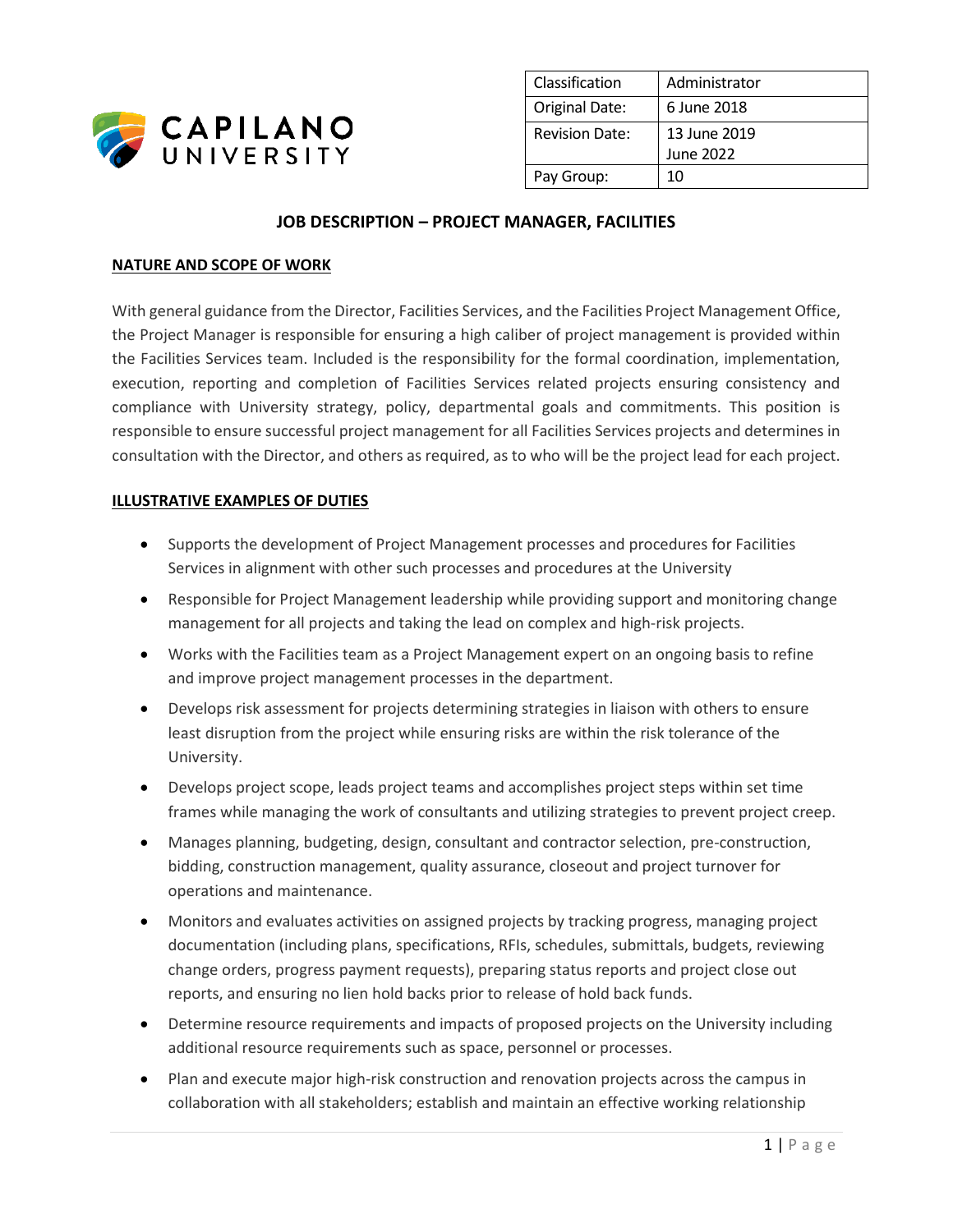

with contractors, architects, and other consultants performing construction and major building system renewal.

- Ensure project records and documentation are prepared, complete and retrievable for future reference.
- Manage multiple contractors and vendors, including the solicitation and review of proposals. Write RFQ's and RFP's in partnership with Purchasing. Participate in the selection of consultants and contractors while ensuring adherence to contract procurement processes.
- Collaborate with Facilities personnel and contractors for commissioning, calibration, identification of ongoing maintenance requirements, turnover training, documentation and other project closing activities to ensure a smooth transition for the project to become operationalized.
- Review architectural and engineering plans prepared by consultants for work to be performed.
- Manage the document administration of as-built drawings and specifications for building, renovations and systems.
- Provide consistent, timely and reliable communication between all project stakeholders including clients, professional service providers, University personnel, the Ministry and contractors to ensure that the projects are thoroughly documented and understood.
- Continuously seek to stay current and emerging areas in the field by monitoring relevant publications, attending seminars and training sessions, maintaining professional certification, and participating in conferences and professional organizations.
- Provides leadership to supervisors and staff by creating a common vision for the department through an open and facilitative approach.
- Assume other related duties as assigned by the Director, Facilities Services or the Facilities Project Management Office.

# **REQUIRED KNOWLEDGE, ABILITIES AND SKILLS**

- Familiar with the role, responsibilities, and procedures of a Project Management Office.
- Demonstrated knowledge of project management including the ability to plan, organize, and carry out all tasks and responsibilities according to deadlines and departmental schedules.
- Thorough knowledge of project scheduling and coordination; ability to develop, implement, and maintain detailed schedules.
- Ability to develop project plans, lead project teams, accomplish project steps within set time frames, and manage the work of consultants.
- Thorough knowledge of current building technology for architectural, mechanical, electrical, and structural disciplines.
- Thorough knowledge of materials and methods used in building construction.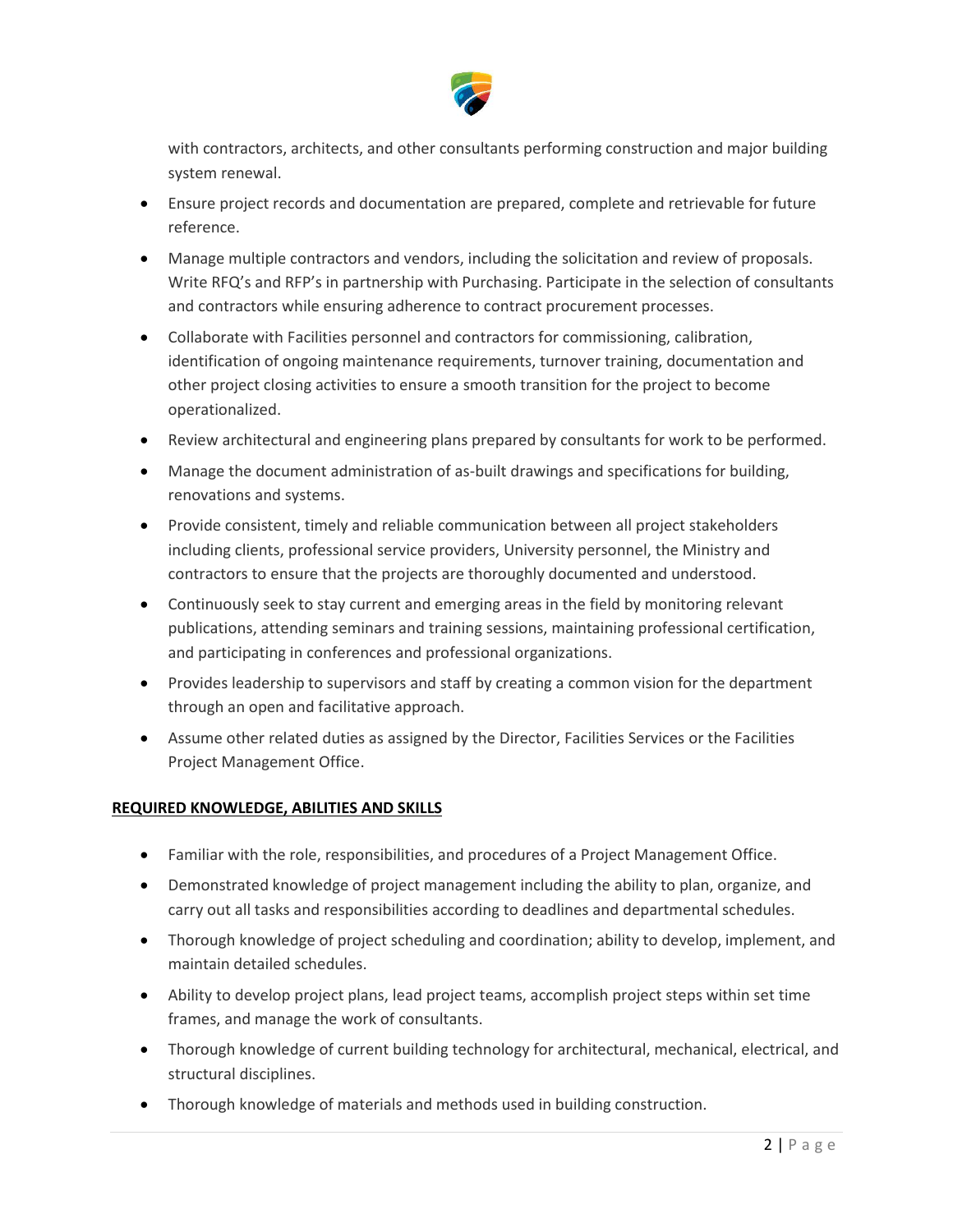

- Considerable knowledge of contracting practices and sub trade management.
- Demonstrated knowledge and understanding of CCDC (Canadian Construction Documents Committee) contracts including Article of Agreement, Condition of Contract and Supplementary/Special Conditions.
- Ability to recognize errors, deficiencies, and faulty workmanship of designers and contractors.
- Ability to effectively use technology, including the Microsoft Office Suite, especially Word and Excel.
- Considerable knowledge of construction and maintenance trades, WorkSafe BC regulations, municipal bylaws, fire and building codes.
- Demonstrated ability to apply project management methodologies to prepare contract documents, specifications, schedules, and cost estimates and to manage projects and contracts.
- Proven communication skills dealing with diverse stakeholders and ability to express views, ideas, and facts effectively both orally and in writing including preparing detailed and succinct reports.
- Ability to establish and maintain effective working relationships with senior management, faculty, staff, students, government agencies, accreditation bodies, and members of the public.
- Ability to work under pressure and to meet deadlines and organizational requirements effectively.
- Proven management and administrative skills.
- Strategic thinker with demonstrable ability to grasp and analyze complex problems and develop innovative and practical solutions which are effective.

## **REQUIRED LEADERSHIP COMPETENCIES**

#### **1. Job Knowledge**

Possesses functional and technical knowledge as well as demonstrates understanding of job assignment. Performs key responsibilities and understands how to effectively utilize key resources and technology for all aspects of the job.

#### **2. Service Focus**

Values the importance of delivering high quality, innovative service to internal and external customers (colleagues, students, families, visitors, etc.). Understands the needs of the customer and follows up to ensure satisfaction. Able to prioritize and set work activities accordingly. Uses relevant skills to achieve goals and finds innovative solutions to achieve the "extra mile".

## **3. Result Oriented**

Takes responsibility for own work. Feels personally committed and accountable to deliver results quickly, accurately and effectively. Uses thoughtful judgment when responding to situations that are not going well and uses foresight to overcome obstacles.